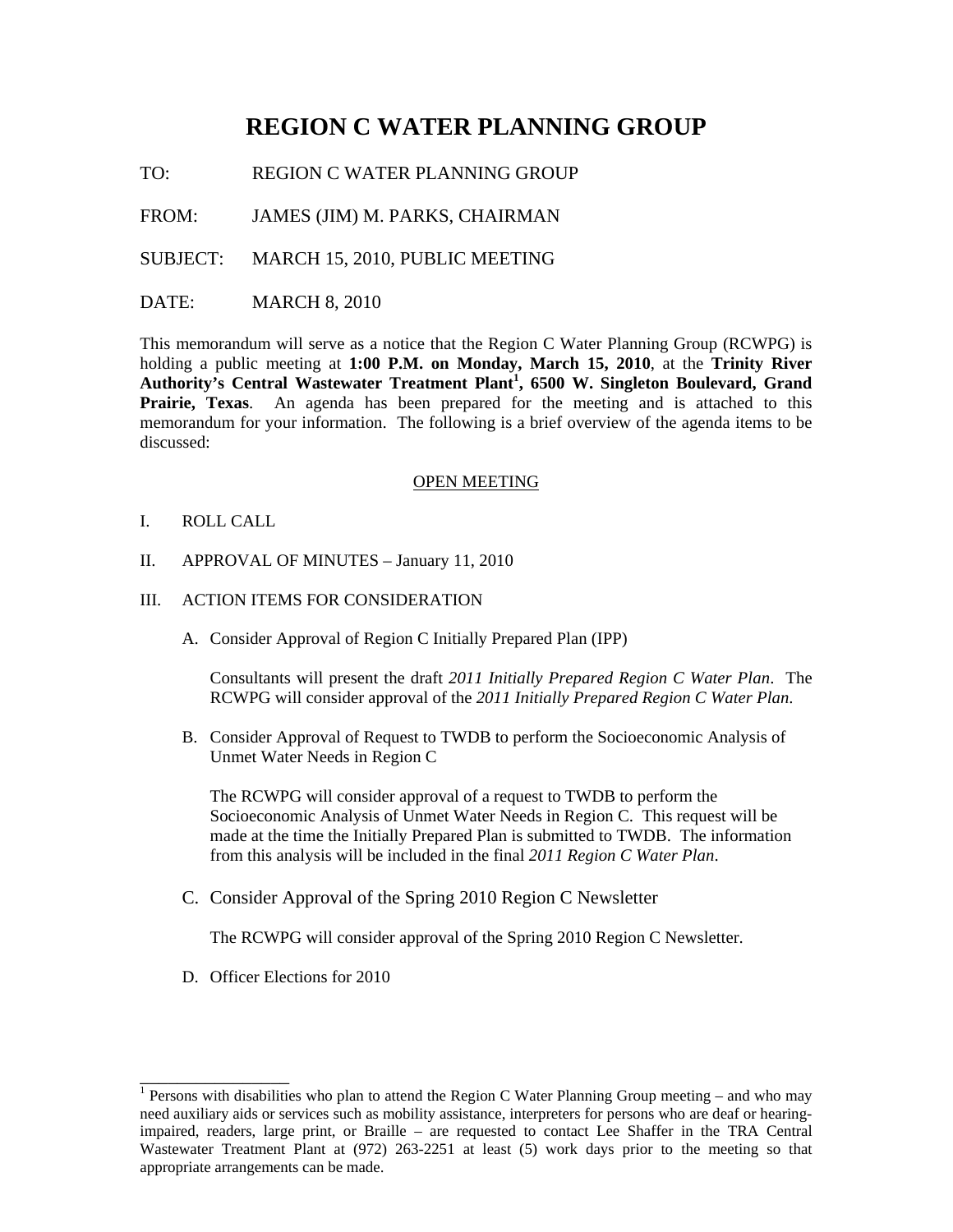The RCWPG nominating committee will present its recommendation for officers to serve during the calendar year 2010. The RCWPG will elect officers for the calendar year 2010.

# IV. DISCUSSION ITEMS

A. Overall Project Schedule

Consultants will provide an overview of the schedule.

B. Public Hearing

Consultants will provide information on the date, time, and location of the public meeting.

C. Public Participation Updates

Consultants will update the RCWPG on pertinent public participation efforts, including recent newspaper articles and the publicity for the IPP Hearings.

D. Update on Overall Status and Next Steps

The consultants will update the RCWPG on the overall status of the Region C plan and the steps they will be taking in the near future.

## V. OTHER DISCUSSION

- A. Updates from the Chair
	- 1. Update on Study Commission on Region C Water Supply
	- 2. Update on Water Conservation Advisory Council
- B. Report from Regional Liaisons
- C. Report from GMA 8 Liaisons
- D. Report on the Trinity and San Jacinto Rivers and Galveston Bay Stakeholders Committee
- E. Report on the Sabine and Neches Rivers and Sabine Lake Bay Basin and Bay Area Stakeholders Committee
- F. Report from Texas Water Development Board
- G. Report from Texas Department of Agriculture
- H. Report from Texas Parks and Wildlife Department
- I. Confirm Date and Location of Next Meeting August 9, 2010, 1:00 P.M., Trinity River Authority Central Wastewater Plant
- J. Public Comments

## VI. ADJOURNMENT

The following items are enclosed with this memorandum:

- 1. RCWPG Agenda March 15, 2010
- 2. RCWPG Minutes January 11, 2010